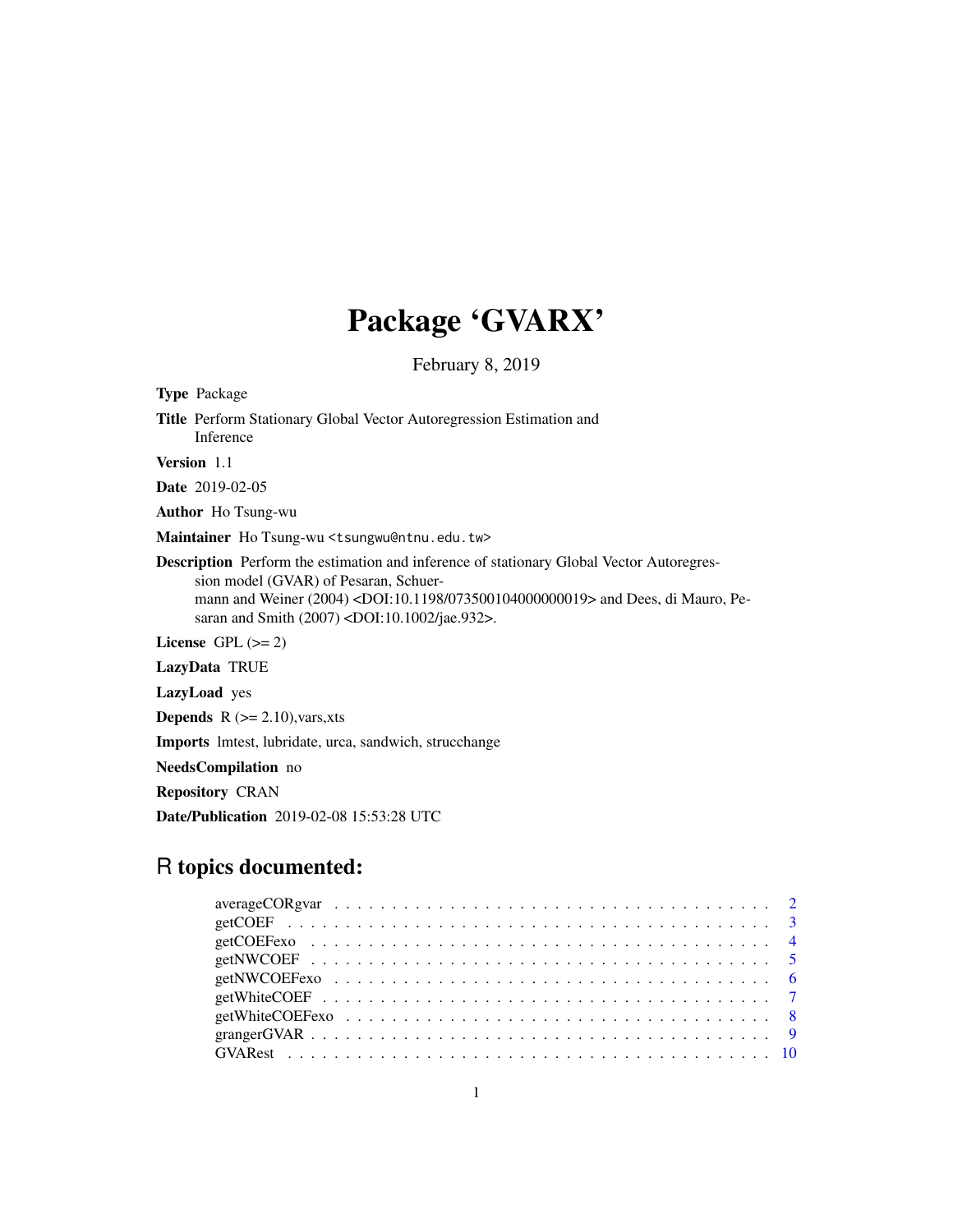# <span id="page-1-0"></span>2 averageCORgvar

| Index |  | 18 |
|-------|--|----|
|       |  |    |
|       |  |    |
|       |  |    |
|       |  |    |
|       |  |    |

averageCORgvar *Comparing average residual correlations.*

# Description

Average pairwise cross-section residual correlations.

#### Usage

```
averageCORgvar(out)
```
# Arguments

| out | Estimation results object generated by GVARest |  |
|-----|------------------------------------------------|--|
|-----|------------------------------------------------|--|

# Details

This function compares the dependency of residuals in VAR and GVAR.

# Value

| varRSDcor  | A list object of average residual correlations of country-specific VAR                                          |
|------------|-----------------------------------------------------------------------------------------------------------------|
| gyarRSDcor | A list object of average residual correlations of country-specific VAR augmented<br>by foreign variables (GVAR) |

# Author(s)

Ho Tsung-wu <tsungwu@ntnu.edu.tw>, College of Management, National Taiwan Normal University.

#### References

Mauro Filippo di and Pesaran H. M. (2013) The GVAR Handbook– Structure and Applications of a Macro Model of the Global Economy for Policy. Oxford University Press.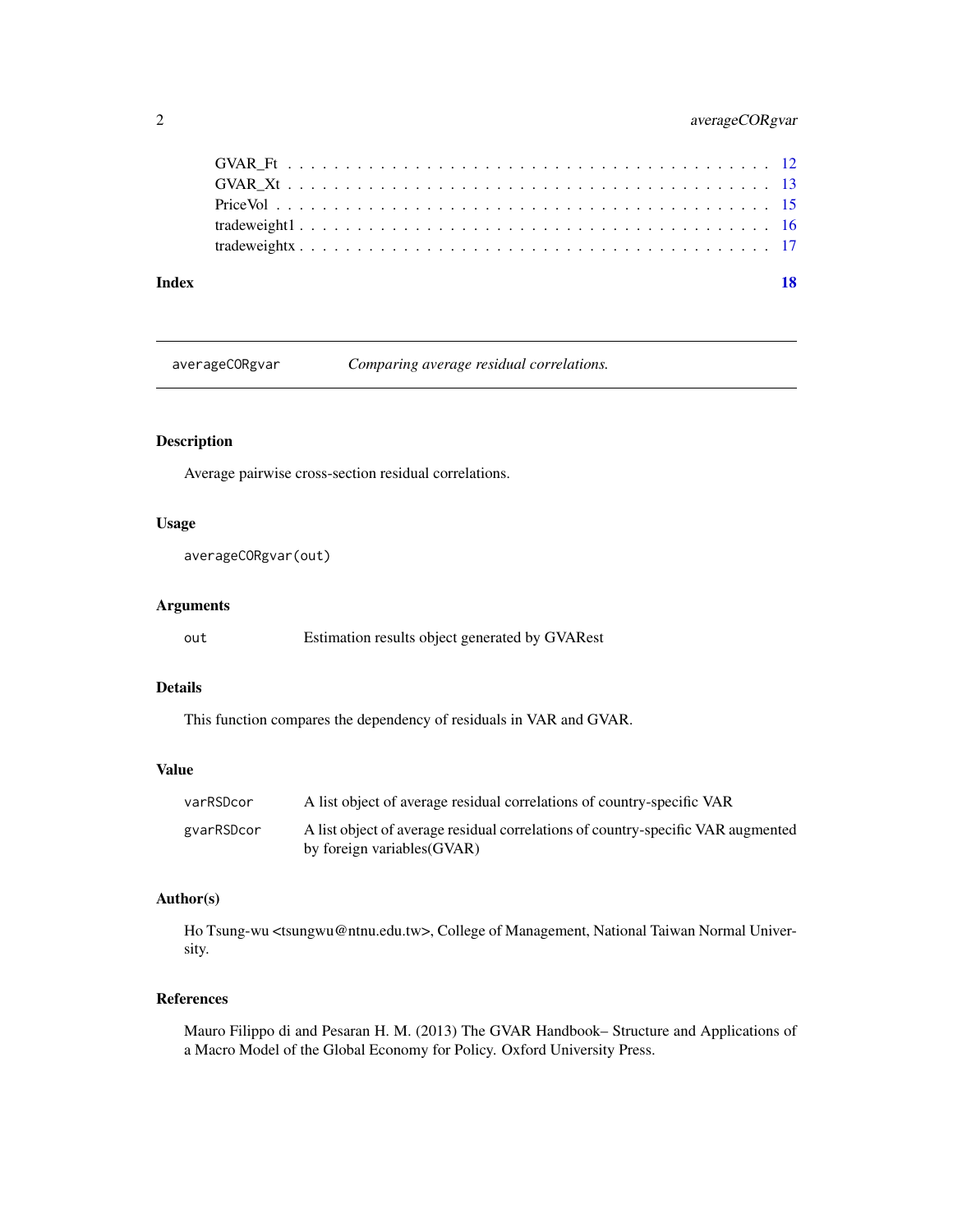#### <span id="page-2-0"></span>getCOEF 3

# Examples

```
data("PriceVol")
data("tradeweight1")
data("tradeweightx")
p=2FLag=2
lag.max=15
type="const"
ic="SC"
weight.matrix=tradeweightx
mainOUTPUT = GVARest(data=PriceVol,p,FLag,lag.max,type,ic,weight.matrix)
cor2_avg=averageCORgvar(out=mainOUTPUT)
as.matrix((cor2_avg$varRSDcor)[[1]])
as.matrix((cor2_avg$varRSDcor)[[2]])
as.matrix(cor2_avg$gvarRSDcor[[1]])
as.matrix(cor2_avg$gvarRSDcor[[2]])
```
getCOEF *Return country-specific standard LS coefficient estimates.*

#### Description

Extract country-specific standard LS coefficient estimates.

# Usage

getCOEF(out,sheet)

#### Arguments

| out   | A list object of estimation results generated by GVARest() |
|-------|------------------------------------------------------------|
| sheet | The number of country in out file.                         |

# Details

Extract country-specific standard LS coefficient estimates.

### Value

coef Country-specific coefficient estimates

#### Author(s)

Ho Tsung-wu <tsungwu@ntnu.edu.tw>, College of Management, National Taiwan Normal University.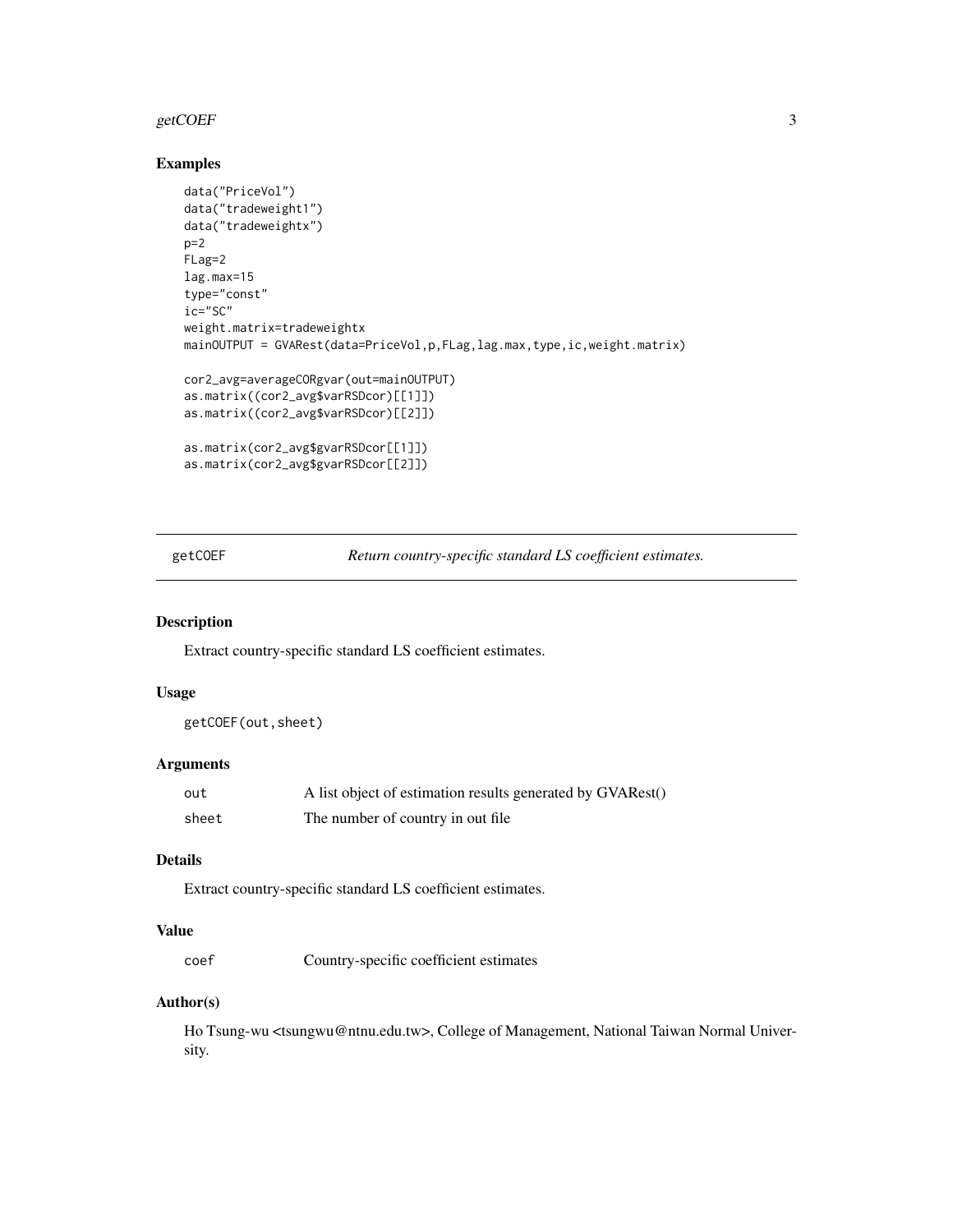# Examples

```
data("PriceVol")
data("tradeweight1")
data("tradeweightx")
p=2FLag=2
lag.max=15
type="const"
ic="SC"
weight.matrix=tradeweightx
mainOUTPUT = GVARest(data=PriceVol,p,FLag,lag.max,type,ic,weight.matrix)
COEF=getCOEF(out=mainOUTPUT,sheet=1)
```
getCOEFexo *All-country LS coefficient estimates.*

# Description

Extract all-country LS coefficient estimates.

# Usage

```
getCOEFexo(out)
```
#### Arguments

out A list object of estimation results generated by GVARest().

#### Details

Extract all-country LS coefficient estimates.

# Value

coef Country-specific coefficient estimates.

#### Author(s)

Ho Tsung-wu <tsungwu@ntnu.edu.tw>, College of Management, National Taiwan Normal University.

<span id="page-3-0"></span>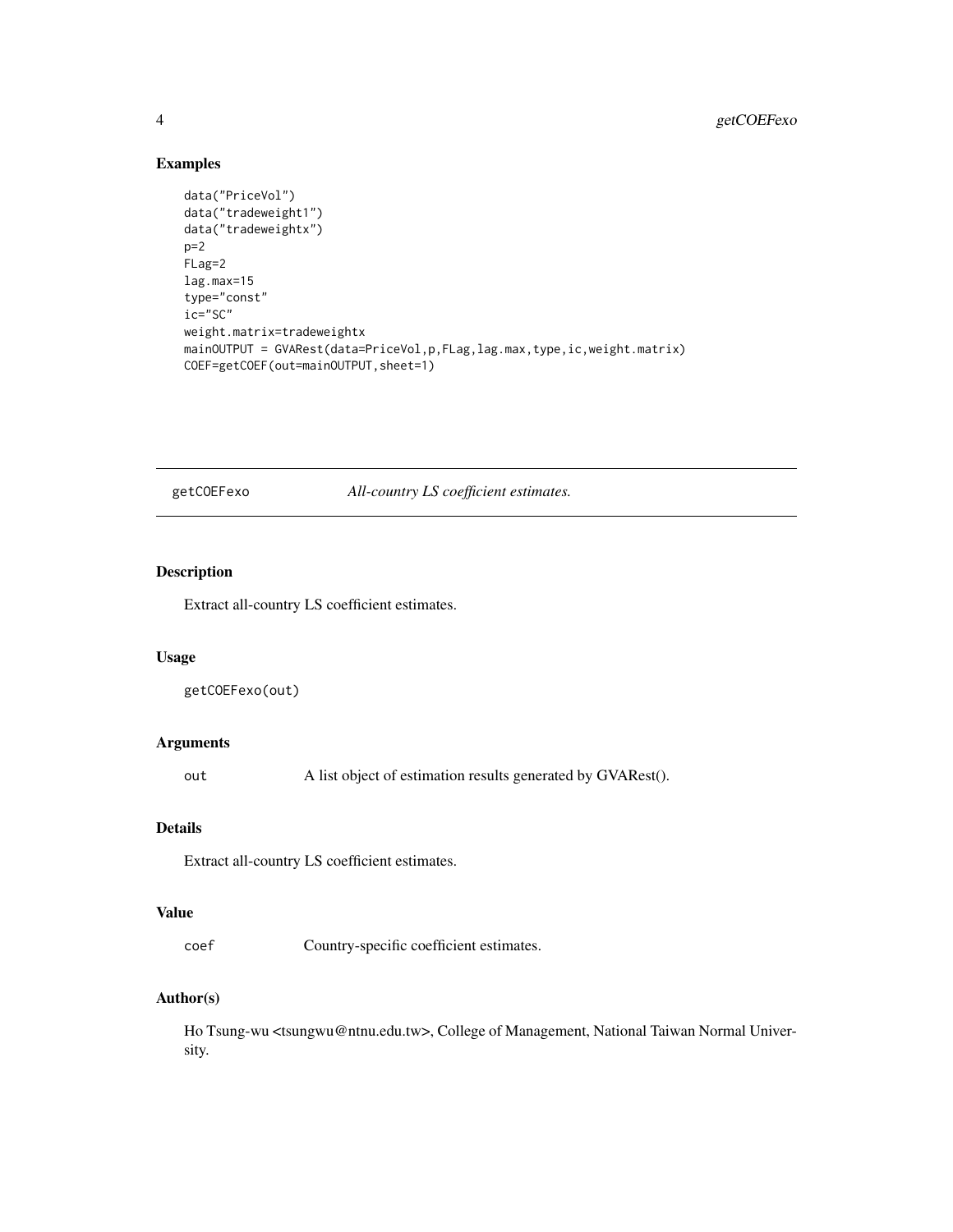# <span id="page-4-0"></span>getNWCOEF 5

#### Examples

```
data("PriceVol")
data("tradeweight1")
data("tradeweightx")
p=2
FLag=2
lag.max=15
type="const"
ic="SC"
weight.matrix=tradeweightx
mainOUTPUT = GVARest(data=PriceVol,p,FLag,lag.max,type,ic,weight.matrix)
#COEF=getCOEFexo(out=mainOUTPUT)
```

| getNWCOEF | Extract country-specific LS coefficient estimates with Newy-West ro- |
|-----------|----------------------------------------------------------------------|
|           | <i>bust covariance.</i>                                              |

# Description

Extract country-specific LS coefficient estimates with Newy-West robust covariance.

#### Usage

getNWCOEF(out,sheet)

#### Arguments

| out   | A list object of estimation results generated by GVARest. |
|-------|-----------------------------------------------------------|
| sheet | The number of country in out that is to be saved.         |

#### Value

coef Country-specific coefficient estimates.

# Author(s)

Ho Tsung-wu <tsungwu@ntnu.edu.tw>, College of Management, National Taiwan Normal University.

# References

Newey WK and West KD (1994) Automatic Lag Selection in Covariance Matrix Estimation. Review of Economic Studies,61,631-653.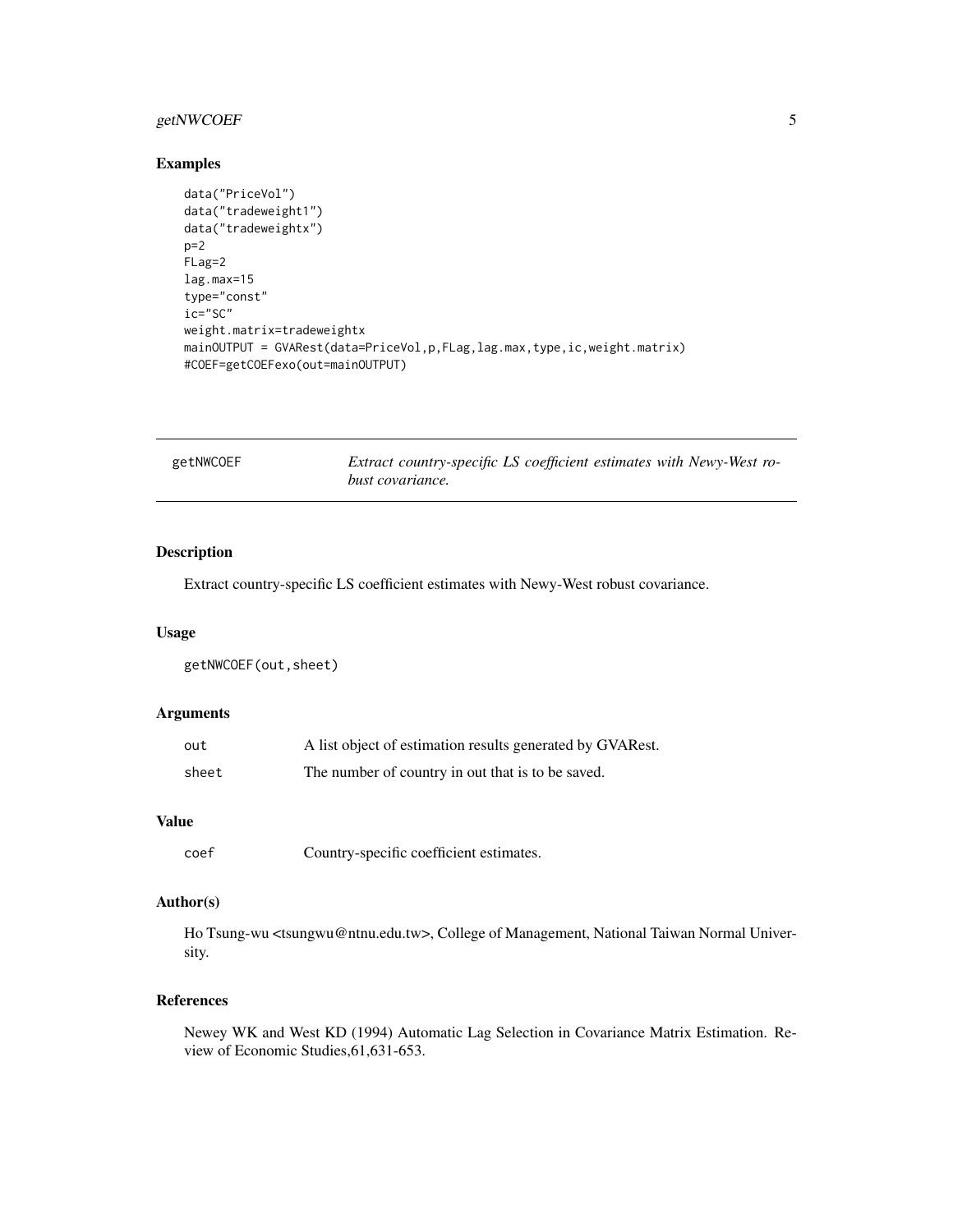#### Examples

```
data("PriceVol")
data("tradeweight1")
data("tradeweightx")
p=2FLag=2
lag.max=15
type="const"
ic="SC"
weight.matrix=tradeweightx
mainOUTPUT = GVARest(data=PriceVol,p,FLag,lag.max,type,ic,weight.matrix)
COEF=getNWCOEF(out=mainOUTPUT,sheet=1)
```

| getNWCOEFexo | Extract all-country coefficient estimates with Newy-West robust co- |  |  |  |
|--------------|---------------------------------------------------------------------|--|--|--|
|              | variance.                                                           |  |  |  |

# Description

Extract all-country coefficient estimates with Newy-West robust covariance.

#### Usage

```
getNWCOEFexo(out)
```
#### Arguments

out A list object of estimation results generated by GVARest.

#### Value

coef Country-specific coefficient estimates.

# Author(s)

Ho Tsung-wu <tsungwu@ntnu.edu.tw>, College of Management, National Taiwan Normal University.

# References

Newey WK and West KD (1994) Automatic Lag Selection in Covariance Matrix Estimation. Review of Economic Studies, 61, 631-653.

<span id="page-5-0"></span>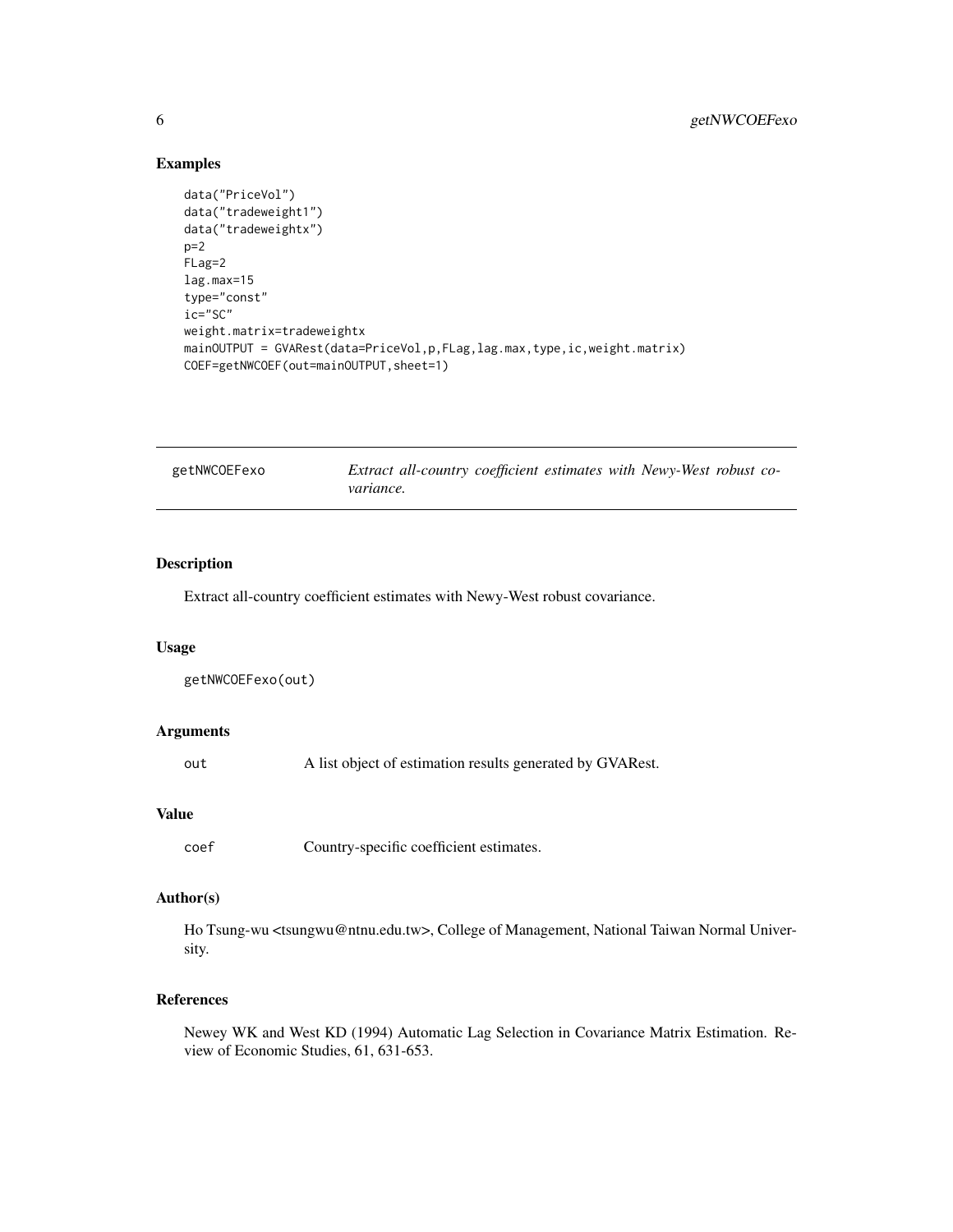# <span id="page-6-0"></span>getWhiteCOEF 7

# Examples

```
data("PriceVol")
data("tradeweight1")
data("tradeweightx")
p=2FLag=2
lag.max=15
type="const"
ic="SC"
weight.matrix=tradeweightx
mainOUTPUT = GVARest(data=PriceVol,p,FLag,lag.max,type,ic,weight.matrix)
COEF=getNWCOEFexo(out=mainOUTPUT)
```

| getWhiteCOEF | Extract country-specific LS coefficient estimates with White robust co- |
|--------------|-------------------------------------------------------------------------|
|              | variance.                                                               |

# Description

Extract country-specific LS coefficient estimates with White robust covariance.

#### Usage

getWhiteCOEF(out,sheet)

# Arguments

| out   | A list object of estimation results generated by GVARest. |
|-------|-----------------------------------------------------------|
| sheet | The number of country in out that is to be saved.         |

#### Value

coef Country-specific coefficient estimates.

# Author(s)

Ho Tsung-wu <tsungwu@ntnu.edu.tw>, College of Management, National Taiwan Normal University.

```
data("PriceVol")
data("tradeweight1")
data("tradeweightx")
p=2FLag=2
lag.max=15
type="const"
```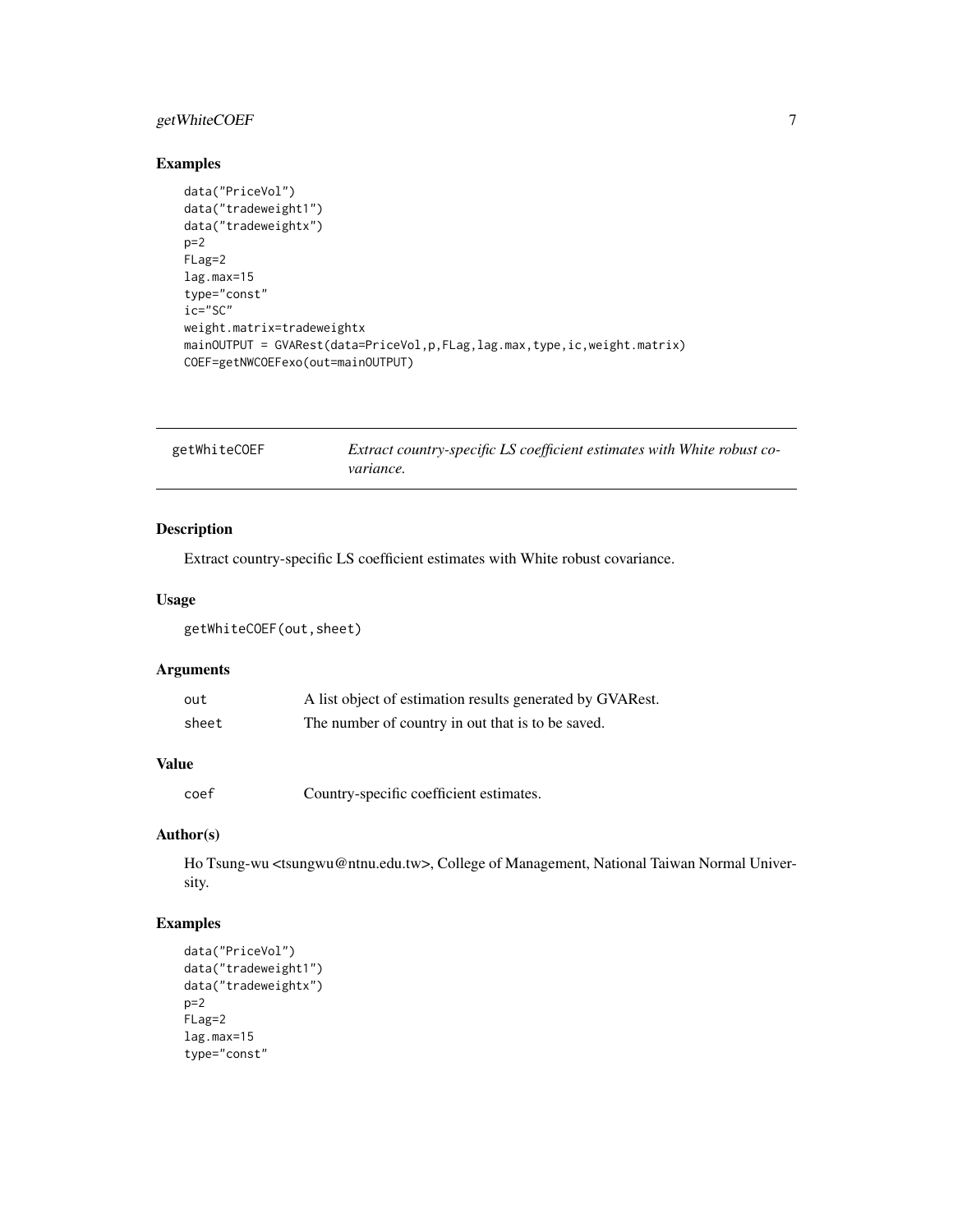```
ic="SC"
weight.matrix=tradeweightx
mainOUTPUT = GVARest(data=PriceVol,p,FLag,lag.max,type,ic,weight.matrix)
COEF=getWhiteCOEF(out=mainOUTPUT,sheet=1)
```
getWhiteCOEFexo *Extract all-country coefficient estimates with White robust covariance.*

#### Description

Extract all-country coefficient estimates with Newy-West robust covariance, and save them in a .csv file.

#### Usage

```
getWhiteCOEFexo(out)
```
#### Arguments

out A list object of estimation results generated by GVARest.

# Value

coef Country-specific coefficient estimates.

#### Author(s)

Ho Tsung-wu <tsungwu@ntnu.edu.tw>, College of Management, National Taiwan Normal University.

```
data("PriceVol")
data("tradeweight1")
data("tradeweightx")
p=2FLag=2
lag.max=15
type="const"
ic="SC"
weight.matrix=tradeweightx
mainOUTPUT = GVARest(data=PriceVol,p,FLag,lag.max,type,ic,weight.matrix)
COEF=getWhiteCOEFexo(out=mainOUTPUT)
```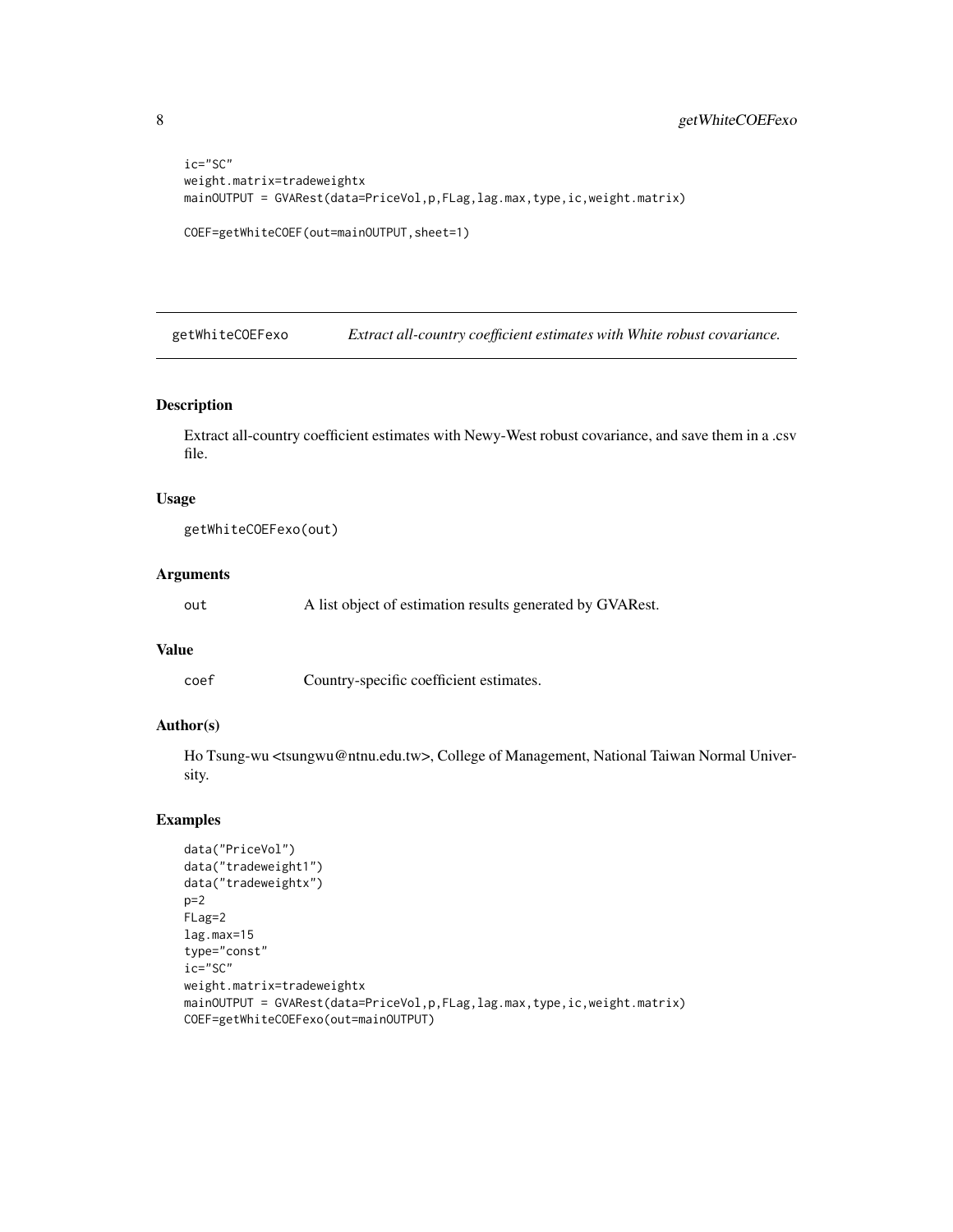<span id="page-8-0"></span>grangerGVAR *Granger Causality for bivariate vector autoregression model augmented by foreign variables*

# Description

Granger Causality for bivariate vector autoregression (VAR) model augmented by foreign variables

#### Usage

grangerGVAR(data,p=2,FLag=2, type="const", lag.max, ic,weight.matrix=NULL)

#### Arguments

| data          | Dataframe is a strictly balanced panel data format, the first column is cross-<br>section ID, and the second column is time ID. For the sake of identification, both<br>columns must be named by, respectively, ID and timeID.                                                                                                                                      |
|---------------|---------------------------------------------------------------------------------------------------------------------------------------------------------------------------------------------------------------------------------------------------------------------------------------------------------------------------------------------------------------------|
| p             | The number of lag for Xt matrix.                                                                                                                                                                                                                                                                                                                                    |
| FLag          | The number of lag for foreign variables in country-specific VAR                                                                                                                                                                                                                                                                                                     |
| lag.max       | The maximal number of lag for estimating country-specific VAR                                                                                                                                                                                                                                                                                                       |
| type          | Model specification for VAR. As in package vars, we have four selection: "none","const","trend",<br>"both".                                                                                                                                                                                                                                                         |
| ic            | Information criteria for optimal lag. As in package vars, we have four selection:<br>"AIC", "HQ", "SC", and "FPE".                                                                                                                                                                                                                                                  |
| weight.matrix | Bilateral trade weight matrix for computing foreign variables. If the computa-<br>tion of foreign variables are weighted by one weighting matrix, weight.matrix<br>must be a "data.frame". If the computation of foreign variables are weighted on<br>a year-to-year basis, then weight matrix must be a "list, with the same length as<br>the weighting frequency. |

#### Details

This functions implements country-specific Granger causality test for bivariate VAR only. We restrict it to the case of two-variable and country specific, becasue Granger causality will be a little complex when the VAR system has more than two variables. In a global VAR case, the reduced large matrix Xt may not be suitable for Granger causality.

#### Value

| y1GCy2.var  | VAR Granger causality: y1(The 1st variable) does not Granger cause y2 (The<br>2nd variable)    |
|-------------|------------------------------------------------------------------------------------------------|
| y2GCy1.var  | VAR Granger causality: $y2$ (The 2nd variable) does not Granger cause y1 (The<br>1st variable) |
| y1GCy2.gyar | GVAR Granger causality: y1(The 1st variable) does not Granger cause y2 (The<br>2nd variable)   |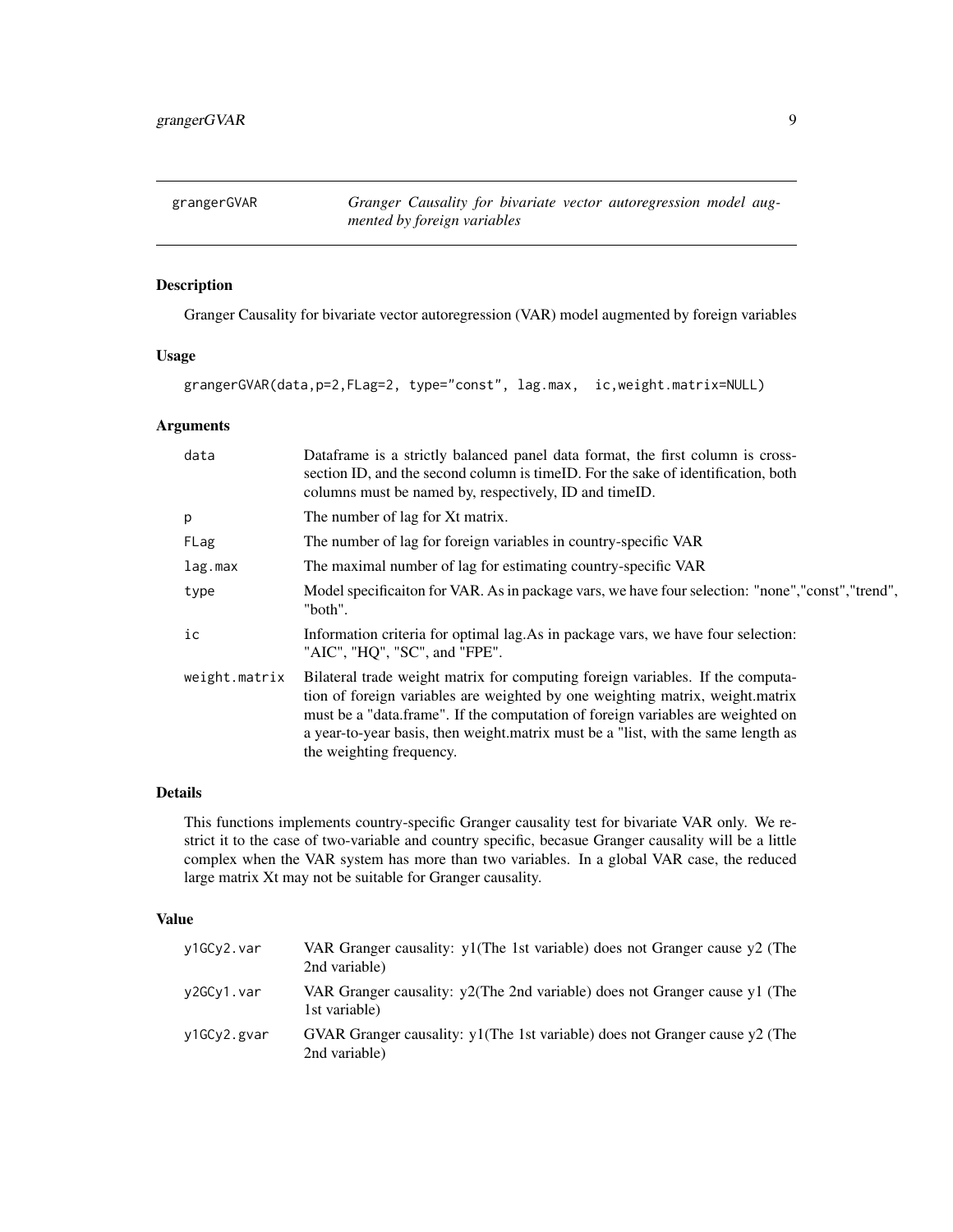<span id="page-9-0"></span>y2GCy1.gvar GVAR Granger causality: y2(The 2nd variable) does not Granger cause y1 (The 1st variable)

#### Author(s)

Ho Tsung-wu <tsungwu@ntnu.edu.tw>, College of Management, National Taiwan Normal University.

#### References

Mauro Filippo di and Pesaran H. M. (2013) The GVAR Handbook– Structure and Applications of a Macro Model of the Global Economy for Policy. Oxford University Press.

#### Examples

```
data("PriceVol")
data("tradeweight1")
data("tradeweightx")
p=2FLag=2
type="const"
lag.max=15
ic="SC"
weight.matrix=tradeweightx
GC_OUTPUT = grangerGVAR(data=PriceVol, p, FLag, type, lag.max, ic, weight.matrix)
# VAR:y1(Price) does NOT Granger Casuse y2 (logVol)
round(GC_OUTPUT$y1GCy2.var, 4)
# VAR: y2(logVol) does NOT Granger Casuse y1 (Price)
round(GC_OUTPUT$y2GCy1.var, 4)
# GVAR: y1(Price) does NOT Granger Casuse y2 (logVol)
round(GC_OUTPUT$y1GCy2.gvar, 4)
# GVAR: y2(logVol) does NOT Granger Casuse y1 (Price)
round(GC_OUTPUT$y2GCy1.gvar, 4)
```
GVARest *Estimate country-specific VAR in a GVAR setting*

# Description

Estimate country-specific VAR in a GVAR setting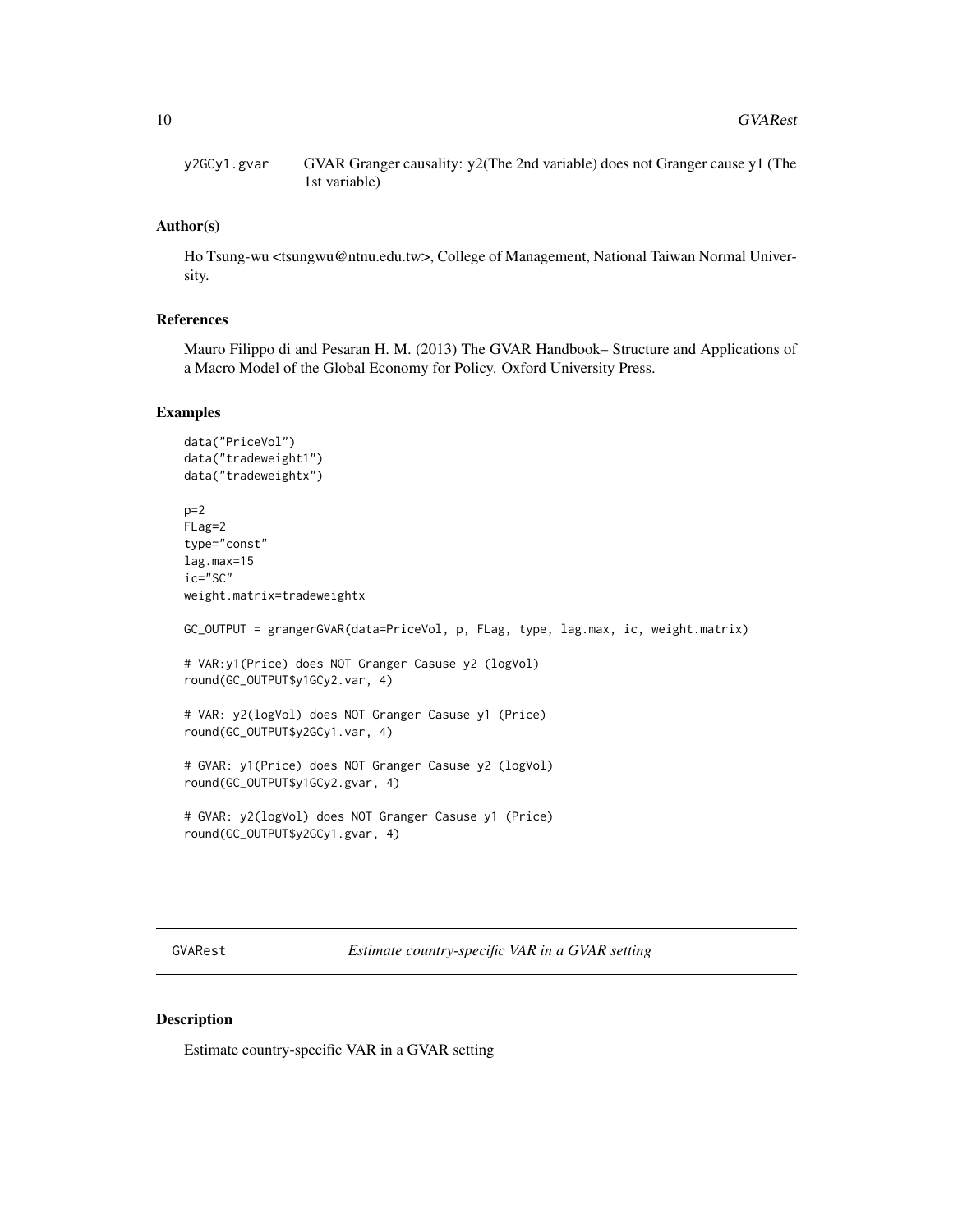#### GVARest 11

# Usage

GVARest(data,p,FLag, lag.max, type="const", ic,weight.matrix=NULL)

# Arguments

| data          | Dataframe is a strictly balanced panel data format, the first column is cross-<br>section ID, and the second column is time ID. For the sake of identification, both<br>columns must be named by, respectively, ID and timeID.                                                                                                                                      |
|---------------|---------------------------------------------------------------------------------------------------------------------------------------------------------------------------------------------------------------------------------------------------------------------------------------------------------------------------------------------------------------------|
| p             | The number of lag for Xt matrix.                                                                                                                                                                                                                                                                                                                                    |
| FLag          | The number of lag for foreign variables in country-specific VAR                                                                                                                                                                                                                                                                                                     |
| lag.max       | The maximal number of lag for estimating country-specific VAR                                                                                                                                                                                                                                                                                                       |
| type          | Model specification for VAR. As in package vars, we have four selection: "none","const","trend",<br>"both".                                                                                                                                                                                                                                                         |
| ic            | Information criteria for optimal lag. As in package vars, we have four selection:<br>"AIC", "HQ", "SC", and "FPE".                                                                                                                                                                                                                                                  |
| weight.matrix | Bilateral trade weight matrix for computing foreign variables. If the computa-<br>tion of foreign variables are weighted by one weighting matrix, weight.matrix<br>must be a "data.frame". If the computation of foreign variables are weighted on<br>a year-to-year basis, then weight matrix must be a "list, with the same length as<br>the weighting frequency. |

# Value

| gvar         | Country-specific GVAR output list                                                                         |
|--------------|-----------------------------------------------------------------------------------------------------------|
| White        | Coefficient estimates with White robust covariance                                                        |
| <b>NWHAC</b> | Coefficient estimates with Newy-West robust covariance                                                    |
| p            | Number of lags for endogeneous variables in VAR                                                           |
| К            | Number of lags for Ft variables in VAR                                                                    |
| type         | Model specificaiton. As in package vars, we have four selection: "none", "const", "trend",<br>and "both". |
| datamat      | input data=data                                                                                           |
| lagmatrix    | GVAR's Country-secific optimal lag number.                                                                |
| lagmatrix1   | VAR's Country-secific optimal lag number.                                                                 |
| exoLag       | Ft lags                                                                                                   |
| Ft           | Foreign variables                                                                                         |
| <b>NAMES</b> | Names of countries                                                                                        |
| gvarRSD      | Country-specific GVAR residuals                                                                           |
| varRSD       | VAR residuals                                                                                             |
| weight       | weight.matrix                                                                                             |
|              |                                                                                                           |

# Author(s)

Ho Tsung-wu <tsungwu@ntnu.edu.tw>, College of Management, National Taiwan Normal University.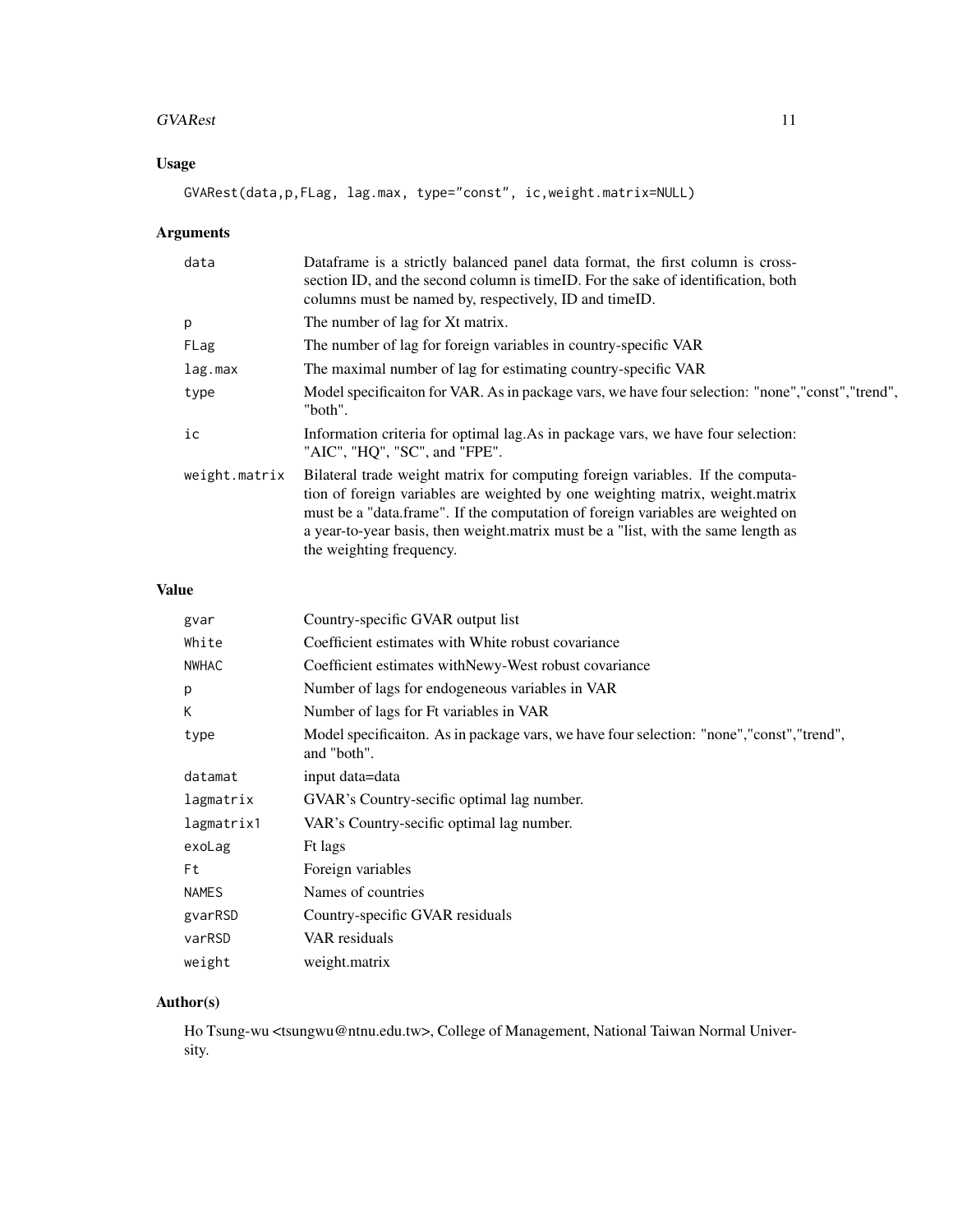# References

Mauro Filippo di and Pesaran H. M. (2013) The GVAR Handbook– Structure and Applications of a Macro Model of the Global Economy for Policy. Oxford University Press.

# Examples

```
data("PriceVol")
data("tradeweight1")
data("tradeweightx")
p=2FLag=2
lag.max=15
type="const"
ic="SC"
weight.matrix=tradeweightx
mainOUTPUT = GVARest(data=PriceVol,p,FLag,lag.max,type,ic,weight.matrix)
mainOUTPUT$lagmatrix # Country-specific GVAR lags
mainOUTPUT$gvar
mainOUTPUT$gvar[[1]]
coef(mainOUTPUT$gvar[[17]])
mainOUTPUT$White[[17]]
mainOUTPUT$NWHAC[[17]][1]
```
GVAR\_Ft *Function to generate foreign variables*

# Description

Function to generate foreign variables

#### Usage

GVAR\_Ft(data, weight.matrix=NULL)

#### Arguments

| data          | Dataframe is a strictly balanced panel data format, the first column is cross-<br>section ID, and the second column is time ID. For the sake of identification, both<br>columns must be named by, respectively, ID and time ID.                                                                                                                                                                                                    |
|---------------|------------------------------------------------------------------------------------------------------------------------------------------------------------------------------------------------------------------------------------------------------------------------------------------------------------------------------------------------------------------------------------------------------------------------------------|
| weight.matrix | Bilateral trade weight matrix for computing foreign variables. If the computa-<br>tion of foreign variables are weighted by one weighting matrix, weight.matrix<br>must be a "data.frame". If the computation of foreign variables are weighted on<br>a year-to-year basis, then weight matrix must be a "list", with the same length<br>as the weighting frequency. If NULL, then it computes the foreign vriables by<br>average. |

<span id="page-11-0"></span>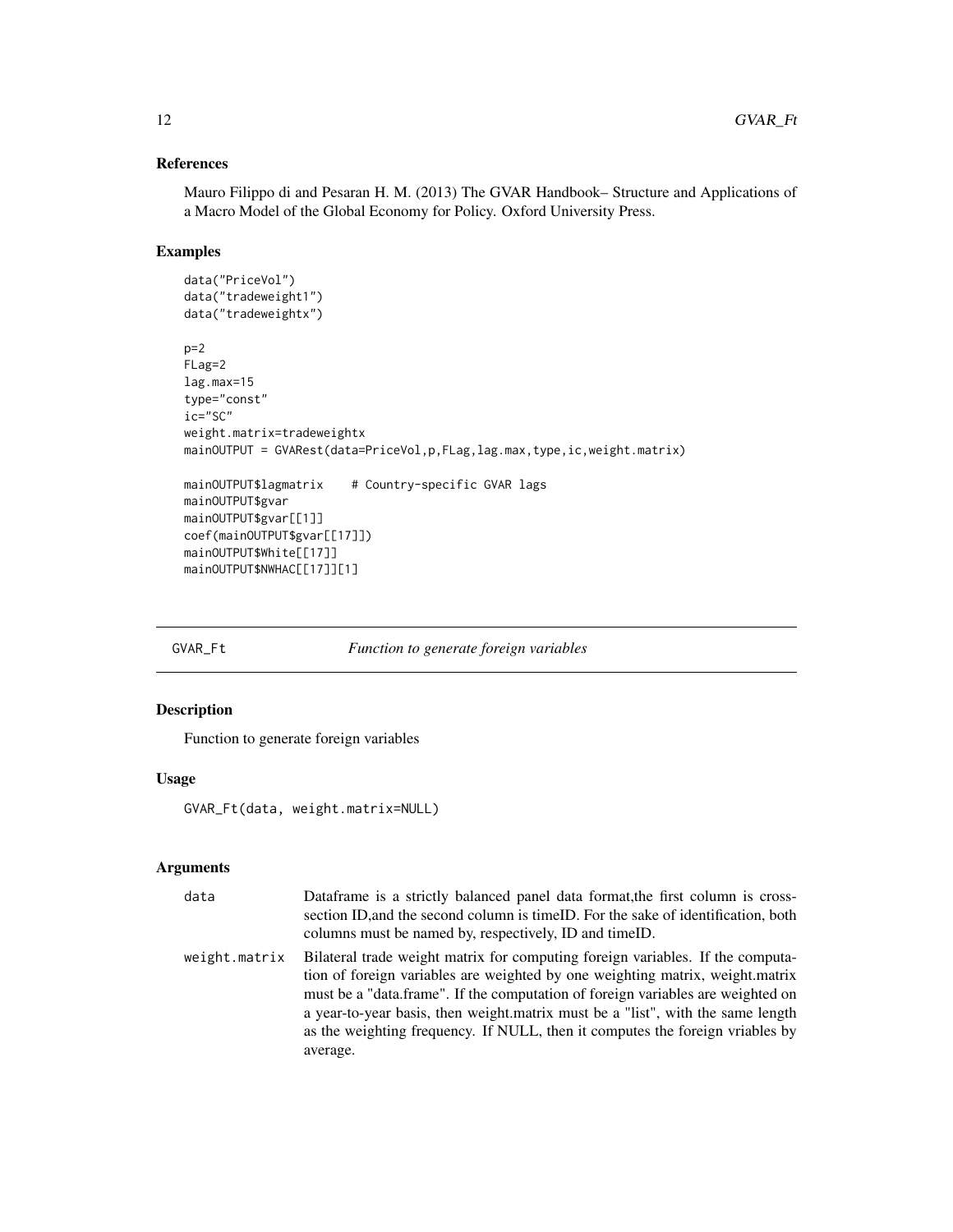#### <span id="page-12-0"></span> $GVAR\_Xt$  13

# Value

Ft Weighted foerign variables as described in GVAR

#### Author(s)

Ho Tsung-wu <tsungwu@ntnu.edu.tw>, College of Management, National Taiwan Normal University.

#### References

Mauro Filippo di and Pesaran H. M. (2013) The GVAR Handbook– Structure and Applications of a Macro Model of the Global Economy for Policy. Oxford University Press.

## Examples

```
#=== Loading Data ===#
data("PriceVol")
data("tradeweight1")
data("tradeweightx")
#Generate country-specific foreign variables
Ft=GVAR_Ft(data=PriceVol,weight.matrix=tradeweight1)
k=17
head(Ft[[k]])
tail(Ft[[k]])
```
GVAR\_Xt *Compute the G0, G1, G2, and F1, F2 matrices for filtering Xt*

# Description

Compute the G0, G1, G2, and F1, F2 matrices for filtering Xt

#### Usage

```
GVAR_Xt(data,p=1,FLag, lag.max, type="const", ic, weight.matrix=NULL)
```
#### Arguments

| data    | Dataframe is a strictly balanced panel data format, the first column is cross-<br>section ID, and the second column is time ID. For the sake of identification, both |
|---------|----------------------------------------------------------------------------------------------------------------------------------------------------------------------|
|         | columns must be named by, respectively, ID and timeID.                                                                                                               |
| p       | The number of lag for Xt matrix.                                                                                                                                     |
| FLag    | The number of lag for foreign variables in country-specific VAR                                                                                                      |
| lag.max | The maximal number of lag for estimating country-specific VAR                                                                                                        |
| type    | Model specification for VAR. As in package vars, we have four selection: "none","const","trend",<br>"both".                                                          |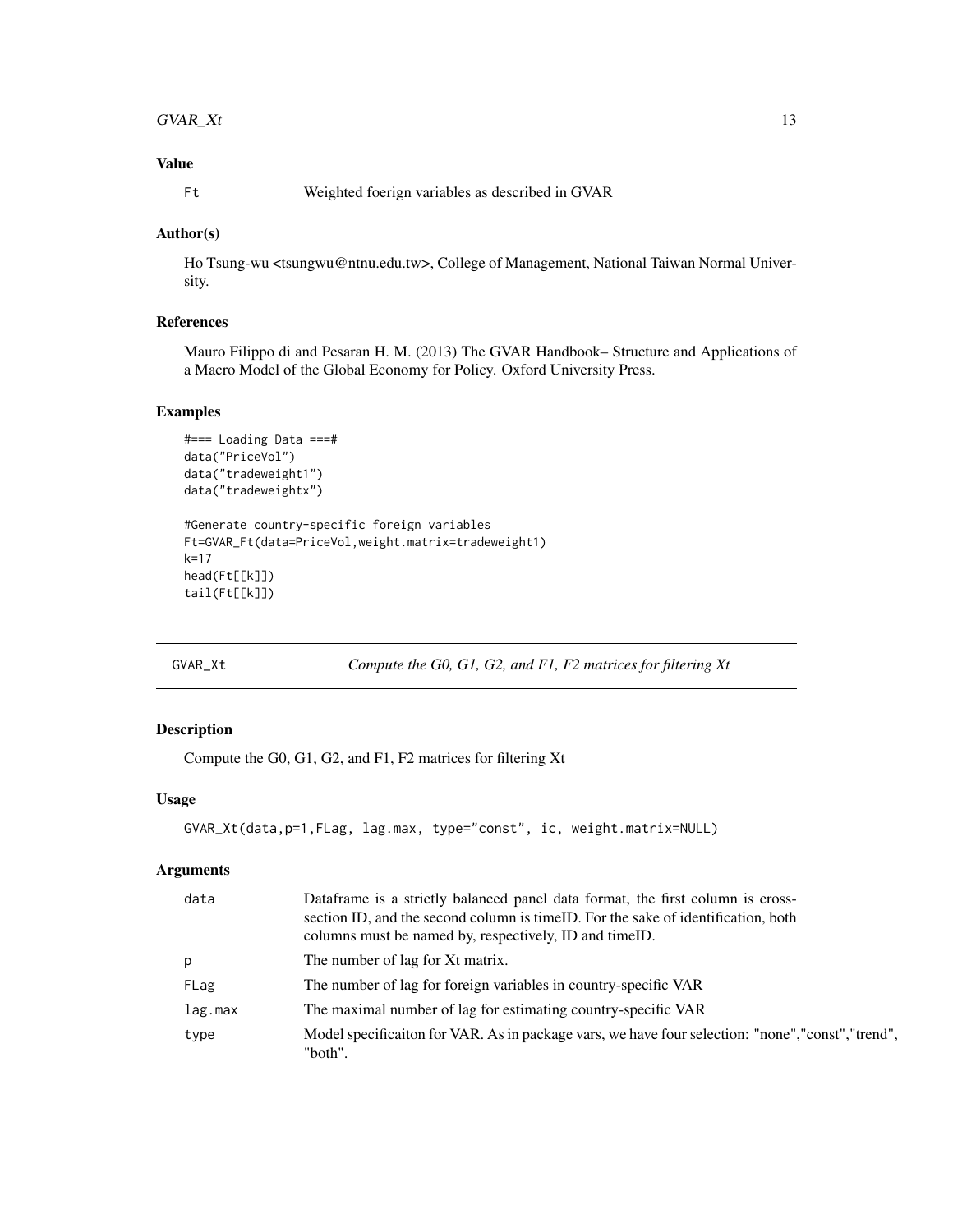| ic            | Information criteria for optimal lag. As in package vars, we have four selection:<br>"AIC", "HQ", "SC", "FPE".                                                                                                                                                                                                                                                        |
|---------------|-----------------------------------------------------------------------------------------------------------------------------------------------------------------------------------------------------------------------------------------------------------------------------------------------------------------------------------------------------------------------|
| weight.matrix | Bilateral trade weight matrix for computing foreign variables. If the computa-<br>tion of foreign variables are weighted by one weighting matrix, weight, matrix<br>must be a "data frame". If the computation of foreign variables are weighted on<br>a year-to-year basis, then weight matrix must be a "list", with the same length<br>as the weighting frequency. |

# Details

This function generates several matrices of Eq.(2.6) in Filippo and Pesaran(2013, P.17), which is resuired to recursively filter Xt; besides, it also re-calculates the transformed residuals. In this version, we do not include the impulse responses function(IRF), because the IRF can be computed by these matrices and residuals easily. We will not update it until the next version.

#### Value

| G0             | Matrix G0 of Eq. $(2.6)$ in Filippo and Pesaran $(2013, P.17)$ |
|----------------|----------------------------------------------------------------|
| G1             | Matrix G1 of Eq. (2.6) in Filippo and Pesaran (2013, P.17)     |
| G2             | Matrix G2 of Eq. (2.6) in Filippo and Pesaran (2013, P.17)     |
| F <sub>1</sub> | Matrix F1 of Eq. $(2.6)$ in Filippo and Pesaran $(2013, P.17)$ |
| F <sub>2</sub> | Matrix F2 of Eq. $(2.6)$ in Filippo and Pesaran $(2013, P.17)$ |
| lagmatrix      | Country-secific optimal lag number.                            |
| newRESID       | New residuals=epsilon in Filippo and Pesaran (2013, P.17)      |

#### Author(s)

Ho Tsung-wu <tsungwu@ntnu.edu.tw>, College of Management, National Taiwan Normal University.

#### References

Mauro Filippo di and Pesaran H. M. (2013) The GVAR Handbook– Structure and Applications of a Macro Model of the Global Economy for Policy. Oxford University Press.

# Examples

```
data("PriceVol")
data("tradeweightx")
data("tradeweight1")
p=2FLag=2
lag.max=15
type="const"
ic="SC"
weight.matrix=tradeweightx
```
Result=GVAR\_Xt(data=PriceVol,p,FLag,lag.max,type,ic, weight.matrix)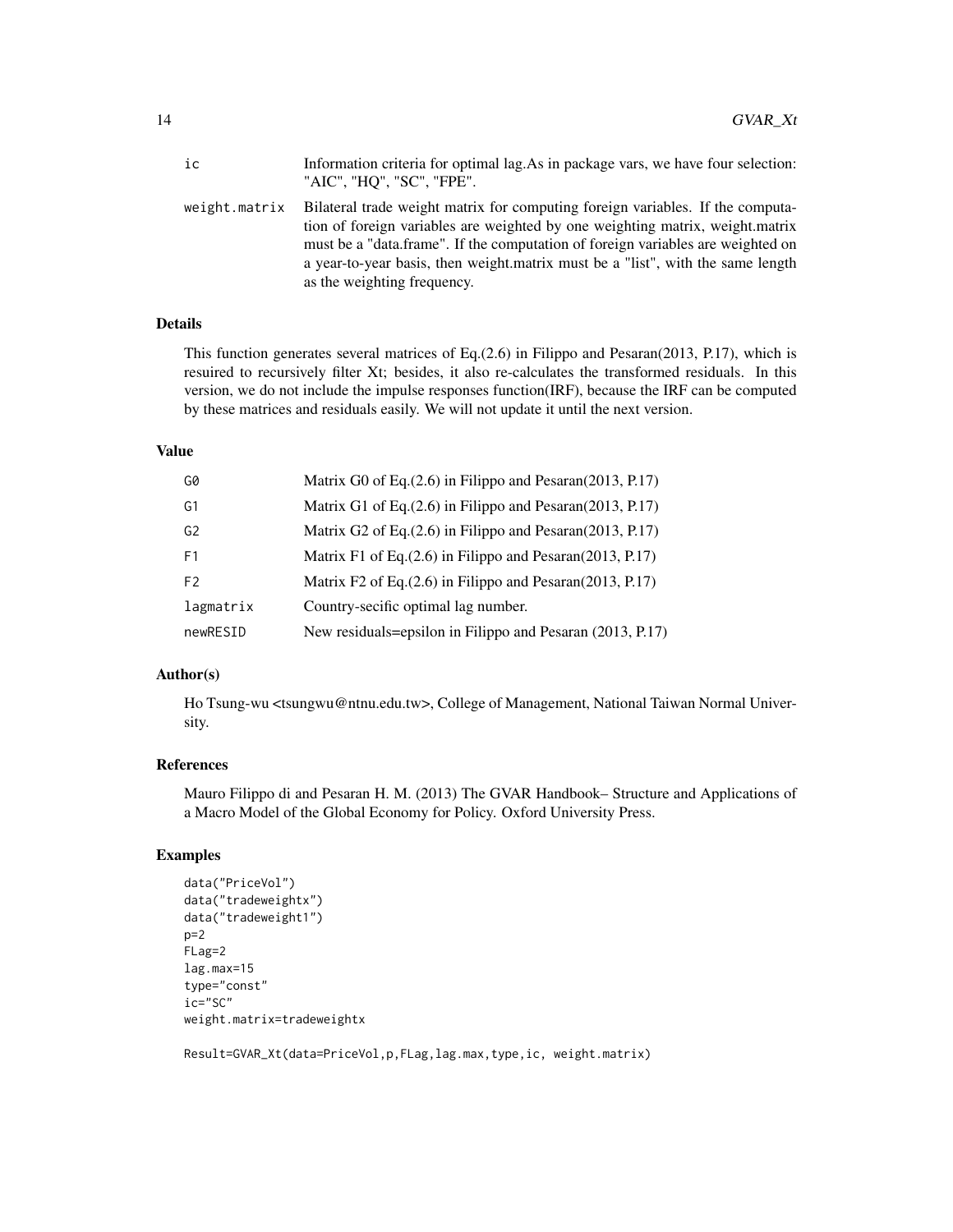#### <span id="page-14-0"></span>PriceVol 15

Result\$G0 Result\$G1 #Result\$F1 Result\$lagmatrix Result\$newRESID

PriceVol *Dataset price-volumn of 17 mareket indices*

# Description

A nine-year balanced panel price-volumn data of 17 mareket indices, 2006/8/30-2014/11/19

### Usage

data("PriceVol")

# Format

A data frame with 0 observations on the following 2 variables.

ID Names of country, cross-section ID

Time Time index

Ret Daily returns computed by close-to-close

Vol Daily transaction volumn, by log

# Source

Yahoo finance

# Examples

data(PriceVol)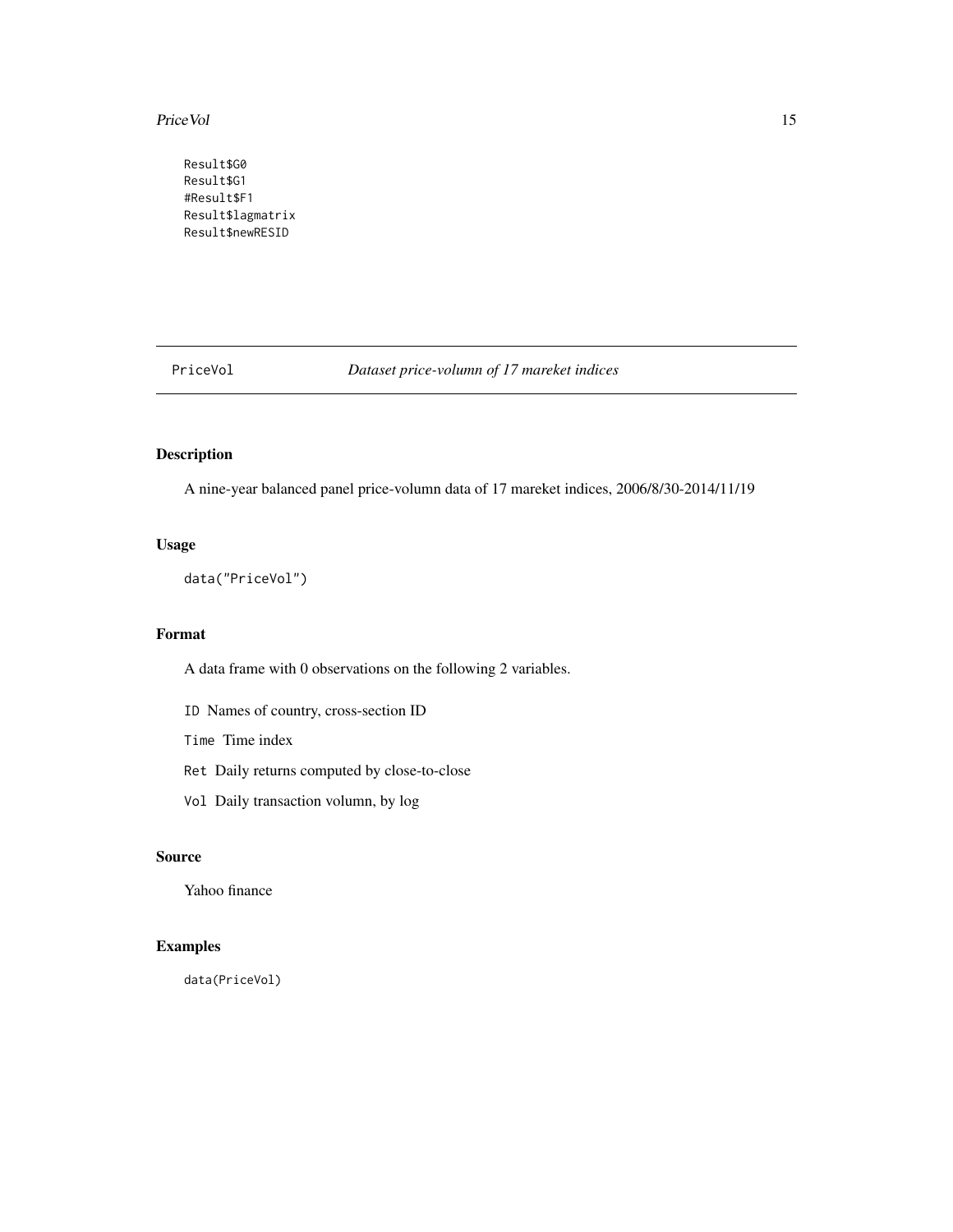<span id="page-15-0"></span>

#### Description

A single year cross-section bilateral trade weight matrix, 2014

#### Usage

data("tradeweight1")

# Format

A matrix of 17 by 17 bilateral trade weight matrix,2014 Australia Bilateral trade weight matrix of Australia, 2014 Austria Bilateral trade weight matrix of Austria, 2014 Belgium Bilateral trade weight matrix of Belgium, 2014 Brazil Bilateral trade weight matrix of Brazil, 2014 France Bilateral trade weight matrix of France, 2014 UK Bilateral trade weight matrix of UK, 2014 US Bilateral trade weight matrix of US, 2014 Canada Bilateral trade weight matrix of Canada, 2014 HongKong Bilateral trade weight matrix of Hong Kong, 2014 Indonesia Bilateral trade weight matrix of Indonesia, 2014 Malaysia Bilateral trade weight matrix of Malaysia, 2014 Korea Bilateral trade weight matrix of Korea, 2014 Mexico Bilateral trade weight matrix of Mexico, 2014 Japan Bilateral trade weight matrix of Japan, 2014 Swiss Bilateral trade weight matrix of Swiss, 2014 China Bilateral trade weight matrix of China, 2014 Taiwan Bilateral trade weight matrix of Taiwan, 2014

#### Details

This matrix is a 17 by 17 trade weight matrix, the column names are 17 countries. Given column j, the row-wise elements are bilateral trade weights of country j. Please make sure that the order of countries exactly matches the dataset's ID column.

```
data(tradeweight1)
is.data.frame(tradeweight1)
```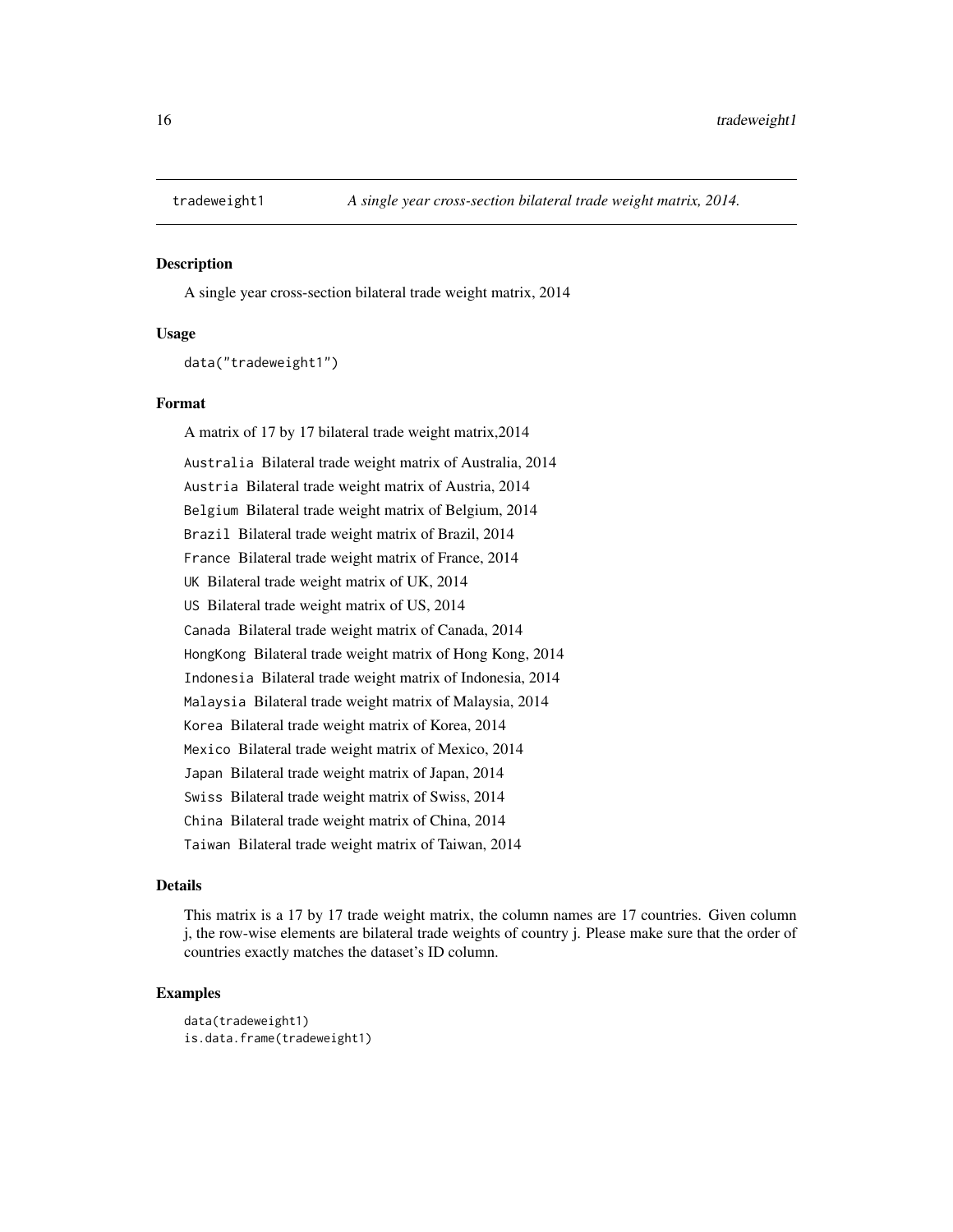<span id="page-16-0"></span>

#### **Description**

A nine-year bilateral trade weight matrix, 2006-2014

#### Usage

data("tradeweightx")

#### Format

A list with 17 by 17 matrix on the following variable.

Australia Bilateral trade weight matrix of Australia, 2014 Austria Bilateral trade weight matrix of Austria, 2014 Belgium Bilateral trade weight matrix of Belgium, 2014 Brazil Bilateral trade weight matrix of Brazil, 2014 France Bilateral trade weight matrix of France, 2014 UK Bilateral trade weight matrix of UK, 2014 US Bilateral trade weight matrix of US, 2014 Canada Bilateral trade weight matrix of Canada, 2014 HongKong Bilateral trade weight matrix of Hong Kong, 2014 Indonesia Bilateral trade weight matrix of Indonesia, 2014 Malaysia Bilateral trade weight matrix of Malaysia, 2014 Korea Bilateral trade weight matrix of Korea, 2014 Mexico Bilateral trade weight matrix of Mexico, 2014 Japan Bilateral trade weight matrix of Japan, 2014 Swiss Bilateral trade weight matrix of Swiss, 2014 China Bilateral trade weight matrix of China, 2014 Taiwan Bilateral trade weight matrix of Taiwan, 2014

#### Details

This example data is annual trade weight matrix, it is a list with length 9 (2006-2014).Each list is a year specific 17 by 17 trade weight matrix, the column names are 17 countries. Given column j, the row-wise elements are bilateral trade weights of country j. Make sure that the length of list must exactly match with the number of years. Because once you use this as tradewieght input matrix, R function will automatically compute foreign variables weighted year-by-year. Please make sure that the order of countries exactly matches the dataset's ID column.

```
data(tradeweightx)
is.data.frame(tradeweightx)
```